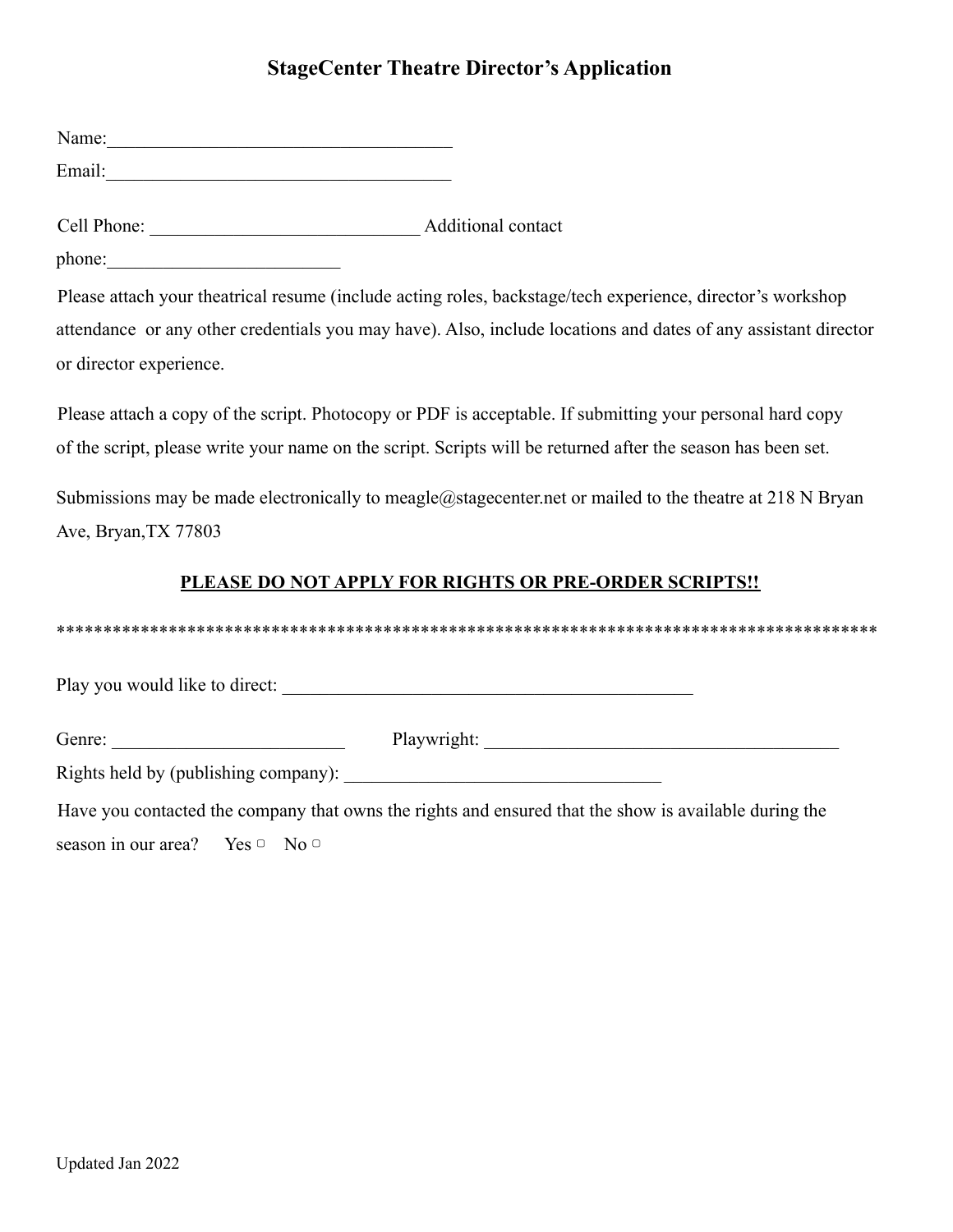Have you directed/assistant directed at StageCenter before? Yes □ No □

If you have any requirements/preferences for time of year for directing, please list:

Why do you feel you would be a great director for Stage Center Theatre?

Play Synopsis:

Describe setting, time period, accents, and such that you would like to use:

Cast info (Provide number of males, females, flexible roles, age range of each role. Include info on any special requirements/specifics for cast):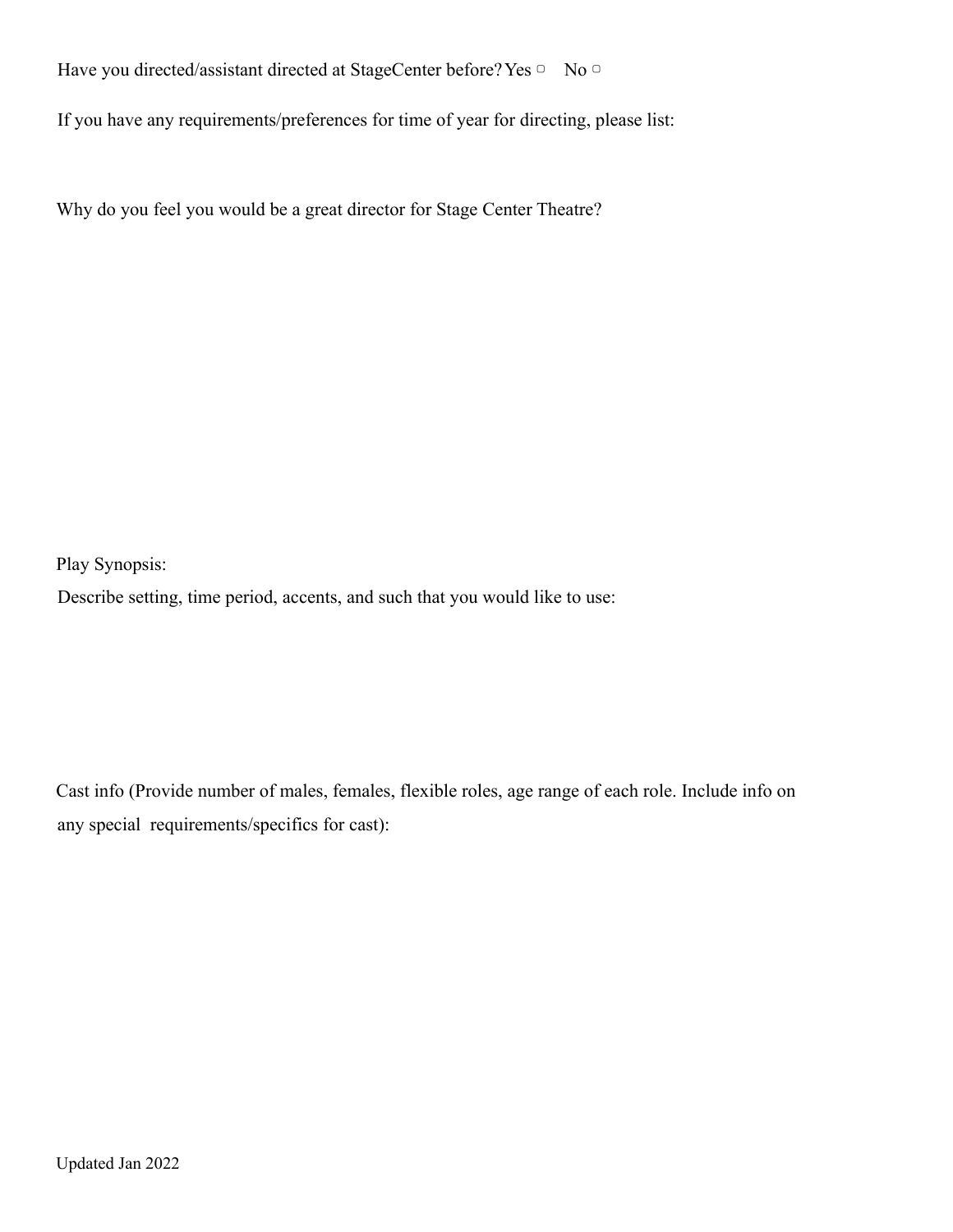Set design:

Special props/furniture required:

In the space below please tell us what makes the play special and how it would appeal to the BCS Community. Use this section to "sell" the play that you would like to direct to Stage Center Theatre. Please tell us what makes the play stand out.